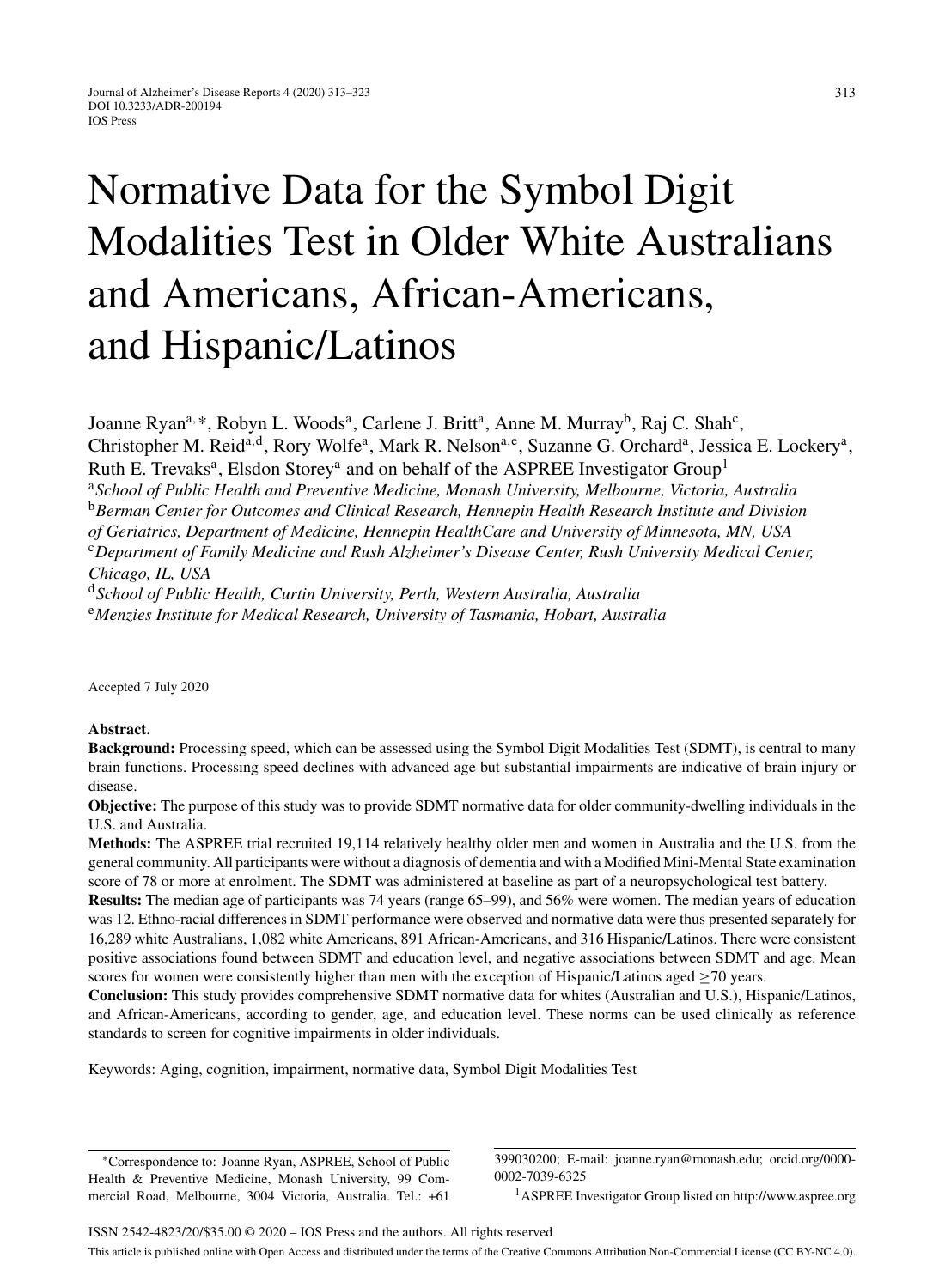#### **INTRODUCTION**

Processing speed is defined as how fast information can be processed and generally assessed as the time needed to carry out a cognitive task. It is central to many brain functions and one of the most basic capacities underlying performance on neurocognitive assessment [1]. It reflects the speed at which an individual can identify, integrate, and understand information, and react or respond to this information [2, 3].

Driven by age-related changes in brain structure and function [4], processing speed tends to slow with advancing age [5, 6], and can impact the daily lives of older individuals [7]. More substantial decline, however, is considered a sign of brain injury or disease [8–14]. Impaired processing speed is observed with traumatic brain injury [10] and various diseases including multiple sclerosis [8], stroke [14], Huntington's disease [13], Parkinson's disease [11], and Alzheimer's disease [9, 12]. Slowed processing speed is used as a marker of brain structural integrity associated with white matter signal abnormalities  $[15–17]$ .

The Symbol Digit Modalities Test (SDMT) is a commonly used test to assess psychomotor speed, which measures processing speed as well as motor speed [1]. It is a paper-pencil measure which requires an individual to substitute digits for abstract symbols using a reference key [18, 19]. Performance is also affected by attention, visual scanning and tracking, and working memory [20, 21]. The SDMT has excellent psychometric properties, with high reliability [22] and validity [23]. Test performance has been shown to be highly sensitive to a range of neuropsychiatric disorders and neurologic conditions [24–27]. Performance on the SDMT is a significant predictor of conversion from cognitively normal to mild cognitive impairment (MCI) [28]. The brevity and ease of administration of the SDMT, together with its unambiguous scoring, make the SDMT a test of choice in many neuropsychological batteries and these factors have contributed to its widespread use.

Reliable normative data for neuropsychological tests is essential to their utility as effective screening tools in clinical practice. It enables the clinician to assess whether an individual's performance falls within the 'normal' range or not, the latter case being an indication of more serious cognitive impairments warranting further investigation. To be accurate, however, such normative data must consider the diversity of the population and factors that can influence test performance in the absence of any cognitive deficits.

The SDMT test manuals report normative data for individuals with various disorders [18, 19]. Subsequent studies have generated normative data for non-patient samples [26, 29, 30]. Across these studies there is good evidence that, when socio-demographic characteristics are considered, test performance is influenced by age and education level, and possibly gender, although findings have not always been consistent [31–33]. Ethnic and cultural differences have also been shown to influence SDMT performance, even after accounting for variations in other demographic factors [34–36]. For example, a matched sample of Russian and American adults found that cultural differences in time attitudes were associated with differences in performance on timed neuropsychological tests, including the SDMT [34]. Another study comparing Non-Latino whites and African-American in the U.S. also found differences in SDMT performance which were not explained by sociodemographic factors [36]. Indeed, it is now well recognized that ethnicity and more broadly culture have an influence on neuropsychological test performance, including psychomotor speed [37–40].

There is a need for high-quality normative data in older community-dwelling individuals which considers not only cultural (country) and ethic differences, but the influence of age, education, and gender. The need for such data is increasingly pertinent given the aging population [41] and the absence of existing normative data from large community samples of older individuals.

The primary purpose of this study is to provide SDMT normative data for older community-dwelling individuals, considering age, gender, and education. Given the importance of cultural differences across racial and ethnic groups, all data are presented separately for Australians and U.S. whites, African-Americans, and Hispanic/Latinos.

#### **METHODS**

# *Participants*

This analysis uses baseline data gathered from the ASPREE study cohort. ASPREE (ASPirin in Reducing Events in the Elderly) was a double-blind, placebo-controlled trial of low-dose aspirin in initially healthy older individuals [42]. Full details regarding the study design, including participant recruitment and visit procedures, have been described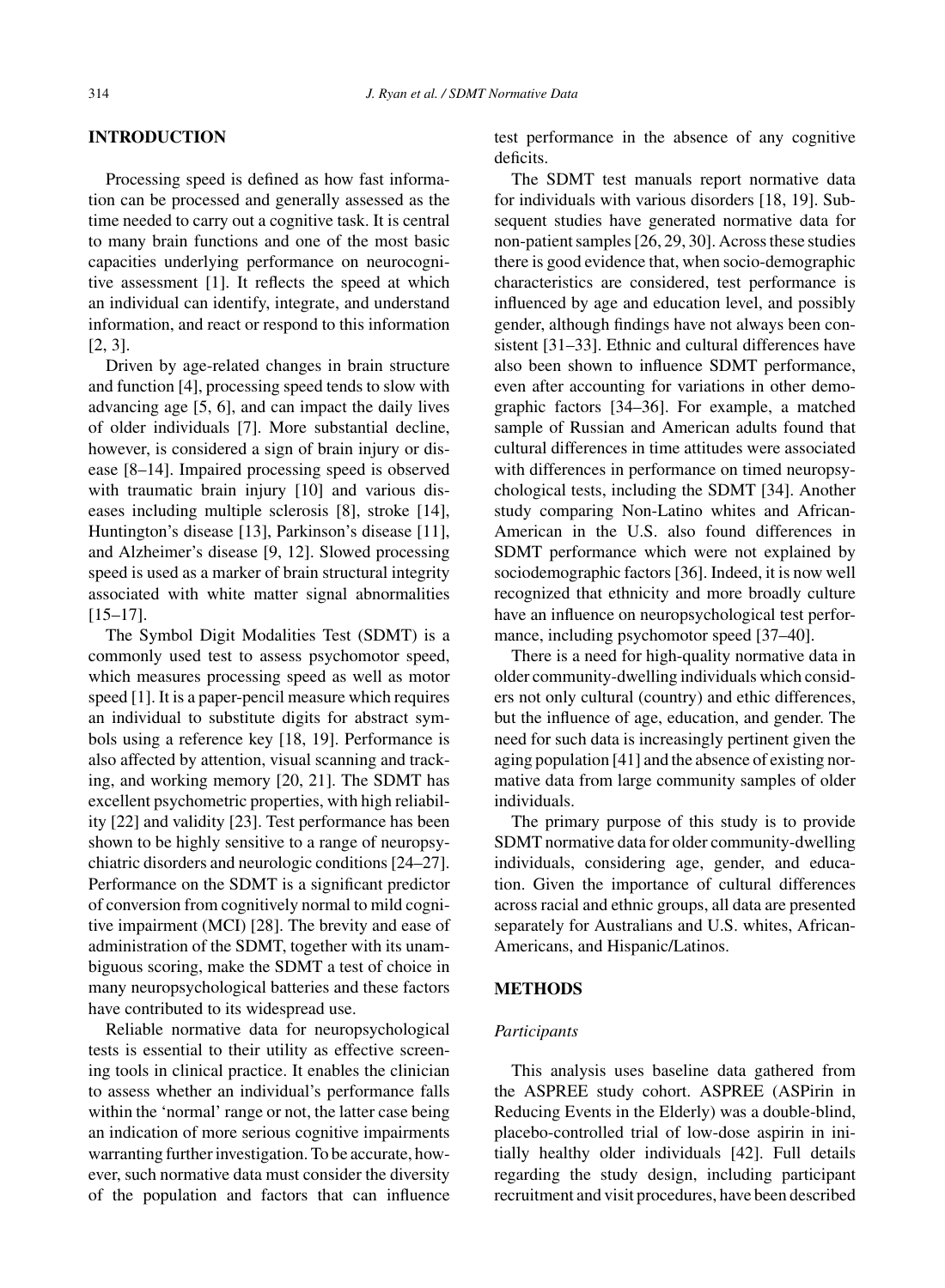in detail previously [43, 44]. In brief, from 2010 to 2014 community-dwelling individuals aged 70 years and over were recruited in the U.S. through clinicalbased mailing lists, electronic medical screening, and media advertisements; and through partnership with over 2000 general practitioners (GPs) in Australia [45]. In the U.S., the age limit was lowered to 65 years for African-Americans and Hispanic/Latinos reflecting their higher burden of diseases for which aspirin was indicated (e.g., aspirin) and overall survival disadvantage [46]. The criteria for eligibility to the study included being free of physical disability and established cardiovascular disease, and being expected to survive for at least five years (the duration of the trial). Ineligible individuals had a self-report or physician diagnosis of dementia, or a low score on the Modified Mini-Mental State examination (3MS, <78/100) [47].

The ASPREE study followed the Code of Federal Regulations as it relates to areas of clinical research. It was conducted in accordance with the Declaration of Helsinki 1964 as revised in 2008, the National Health & Medical Research Council (NHMRC) Guidelines on Human Experimentation, the federal patient privacy (HIPAA) law and ICH-GCP guidelines, and the International Conference of Harmonisation Guidelines for Good Clinical Practice. All participants in ASPREE provided written informed consent.

# *Procedure and instruments*

An alternative form of the written version of Symbol Digit Modalities Test (SDMT), Form C, was used. This has been validated previously [48, 49]. It was administered by trained and accredited staff as part of the baseline assessment which also included detailed questionnaires, clinical examinations and physical measures. Almost all participants completed all cognitive testing in English  $(n = 19,057)$ ; however, a small number  $(n = 57)$  reported Spanish as their primary language, and they were thus given the verbal test instructions in Spanish.

The SDMT is a paper-pencil measure which involves a substitution task using a coding key with nine different abstract symbols, each paired with a numeral. Below the key, a series of these symbols was presented and the participant was asked to write down the corresponding number for each symbol. Participants initially completed a practice session of 10 items, during which time staff corrected any errors made by explaining the substitution of the symbol with a numeral with reference to the key. Participants

then undertook their test which consisted of completing as many of 110 items as they could in 90 s. The number of correct substitutions/responses within this time was recorded as their score.

The SDMT has confirmed content and construct validity [20] and good test-retest reliability in healthy adults [50]. To help ensure consistency from all staff members, administration of the SDMT was strictly monitored. In the U.S., staff were trained by qualified Coordinating Center staff supervised by geriatrician study investigators (J.W., A.M). In Australia, staff were trained by a neurologist study investigator (E.S). Staff were re-accredited annually in both countries.

#### *Statistical analysis*

Mean (SD) scores on the SDMT were calculated across the major ethno-racial groups; whites (separately for participants in Australia and the U.S.), African-Americans, and Hispanic/Latinos. The numbers of individuals in other ethno-racial groups including Asians, Aboriginal and Torres Strait Islanders, and American Indians, was too small to permit normative data to be generated. This was also the case for the small number of individuals who completed the test in Spanish, and they were thus excluded from the current normative data.

To determine whether age, education, and gender were associated with SDMT scores, multivariable linear regression was used, stratifying by ethno-racial group. Age was treated as a continuous variable but the number of years of education was categorized, given that the data was collected this way. Standard model assumptions including homogeneity of variance and approximately normal distribution of the residuals were confirmed as valid. A quadratic age term was added to the models to account for possible non-linear association between age and SDMT scores. Standard regression model assumptions of homogeneity of variance and approximately normal distribution of the residuals were examined.

Ethno-racial specific normative data were generated according to age (65–69 years for U.S. ethnic minorities only, 70–74 years, 75–79 years, 80+ years), gender (men/women), and education categories (which ranged from a self-report of less than 9 years to more than 16 years). For the U.S. participants, categories were collapsed to ensure that no individual cell contained fewer than 20 participants. Stata version 15.0 (StataCorp, College Station, USA) was used for all statistical analyses.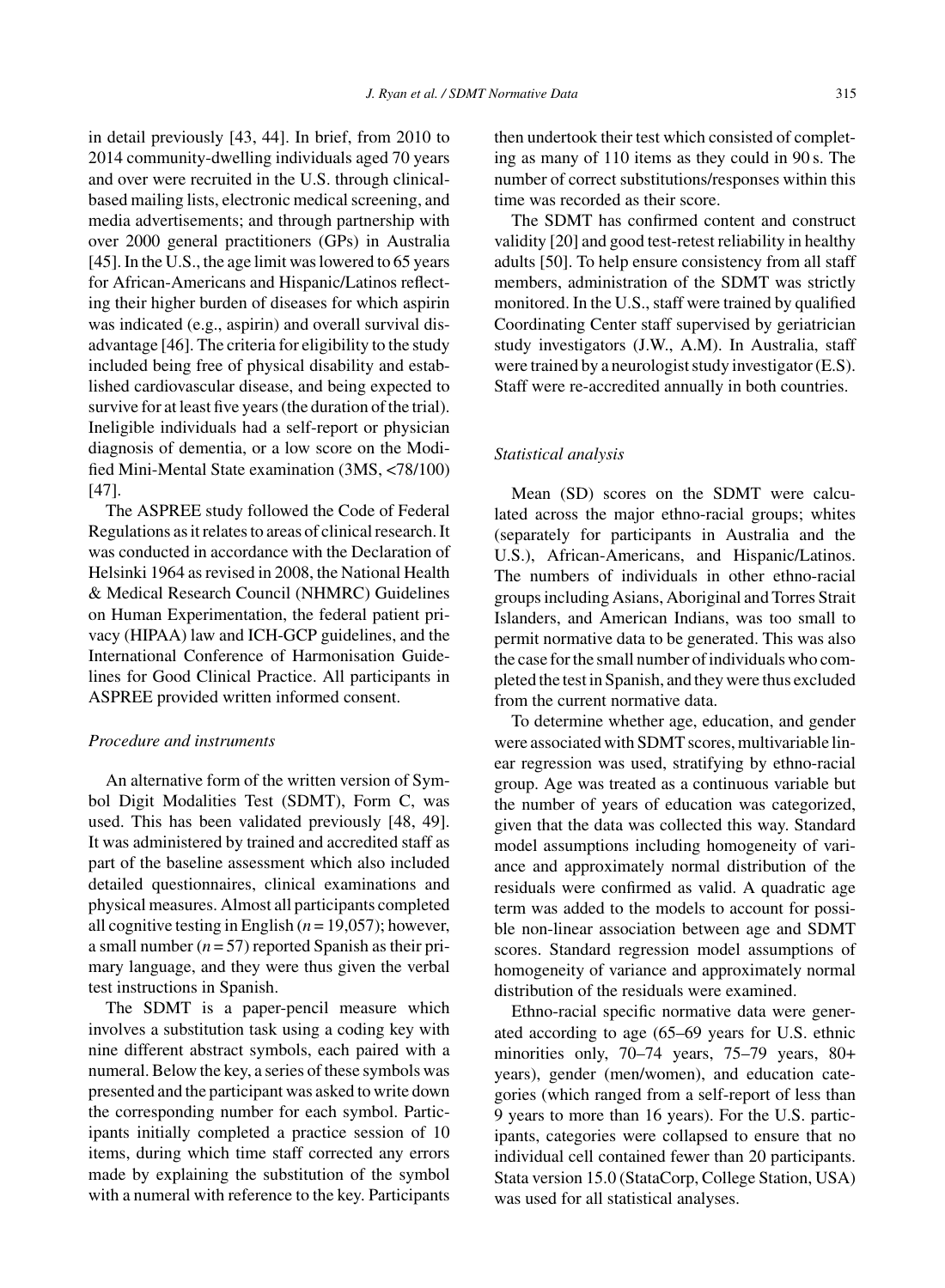| Characteristic        |         | All participants | Australia |      | U.S.    |      |
|-----------------------|---------|------------------|-----------|------|---------|------|
|                       | $N^1$   | $\%$             | N         | $\%$ | N       | $\%$ |
| All participants      | 18 578  |                  | 16 289    |      | 2 2 8 9 |      |
| Ethno-racial groups   |         |                  |           |      |         |      |
| white Australian      | 16 289  | 87.7             | 16 289    | 100  |         |      |
| white U.S.            | 1 0 8 2 | 5.8              |           |      | 1 0 8 2 | 47.3 |
| African American U.S. | 891     | 4.8              |           |      | 891     | 38.9 |
| Hispanic/Latino U.S.  | 316     | 1.7              |           |      | 316     | 13.8 |
| Gender                |         |                  |           |      |         |      |
| Female                | 10 5 12 | 56.7             | 8989      | 55.2 | 1523    | 66.5 |
| Male                  | 8 0 6 6 | 43.4             | 7 3 0 0   | 44.8 | 766     | 33.5 |
| Age, y                |         |                  |           |      |         |      |
| $65 - 69^2$           | 535     | 2.9              |           |      | 535     | 23.4 |
| $70 - 74$             | 10 274  | 55.3             | 9403      | 57.7 | 871     | 38.1 |
| $75 - 79$             | 4893    | 26.3             | 4 3 2 7   | 26.6 | 566     | 24.7 |
| $80 - 85 +$           | 2876    | 15.5             | 2 5 5 9   | 15.7 | 317     | 13.9 |
| Education level, y    |         |                  |           |      |         |      |
| $\leq$ 9              | 2914    | 15.7             | 2829      | 17.4 | 85      | 3.7  |
| $9 - 11$              | 5 5 1 8 | 29.7             | 5 4 0 9   | 33.2 | 109     | 4.8  |
| 12                    | 2 2 4 6 | 12.1             | 1764      | 10.8 | 482     | 21.1 |
| $13 - 15$             | 3 1 6 0 | 17.0             | 2486      | 15.3 | 674     | 29.5 |
| 16                    | 1712    | 9.2              | 1 2 9 7   | 8.0  | 415     | 18.1 |
| $\geq$ 17             | 3 0 2 8 | 16.3             | 2 5 0 4   | 15.4 | 524     | 22.9 |

Table 1 Characteristics of participants overall and by country

N. number. 1The ASPREE cohort comprised 19,114 individuals. Not included in these tables are individuals who did not provide their education level or race/ethnicity ( $n = 2$ ) or did not undertake the SDMT ( $n = 83$ ), individuals whose primary language was Spanish ( $n = 57$ ) and individuals in another ethno-racial group  $(n=394)$ . <sup>2</sup>African American and Hispanic/Latino U.S. participants only, given eligibility criteria for inclusion in ASPREE.

# **RESULTS**

This study sample comprised 97.2% of participants from ASPREE, including 16,289 whites in Australia and 2,289 participants in the U.S. (47.3% white, 38.9% African-American, and 13.8% Hispanic/Latinos). Table 1 provides the overall characteristics of the cohort and separately for Australian and U.S. participants. Individuals ranged in age from 65 to 99 years (median 74, mean 75), and more than half were women. The number of years of completed education varied. In Australia, the highest proportion of participants reported 9 to 11 years of education, whereas in the U.S. it was 13 to 15 years. Full details regarding baseline health characteristics of the ASPREE participants has been published previously [44].

SDMT scores across the entire cohort were approximately normally distributed (Supplementary Figure 1). The summary statistics for SDMT according to the demographic characteristics of the study participants are shown in Table 2. Overall the mean SDMT score was 36.8 (SD 10.2), the mean varied from 31.5 in the oldest age group  $(>80$  years) and the lowest education level  $\left($ <9 years), to 41.0 among individuals with  $\geq$  17 years of education.

Table 2 Summary statistics for the Symbol Digit Modalities Test (SDMT) according to participant's characteristics

| Characteristic        | Mean | S.D. | Range   |
|-----------------------|------|------|---------|
| All participants      | 36.8 | 10.2 | 1 to 97 |
| Ethno-racial groups   |      |      |         |
| white Australians     | 36.7 | 10.0 | 2 to 97 |
| white U.S.            | 40.9 | 9.6  | 3 to 66 |
| African American U.S. | 33.9 | 11.4 | 2 to 86 |
| Hispanic/Latino U.S.  | 34.9 | 10.7 | 1 to 71 |
| Gender                |      |      |         |
| Female                | 37.8 | 10.2 | 1 to 96 |
| Male                  | 35.4 | 9.9  | 2 to 97 |
| Age, y                |      |      |         |
| $65 - 69$             | 37.2 | 11.2 | 9 to 86 |
| $70 - 74$             | 38.9 | 9.7  | 4 to 90 |
| $75 - 79$             | 35.5 | 9.8  | 6 to 97 |
| $80 - 85 +$           | 31.5 | 9.8  | 1 to 88 |
| Education level, y    |      |      |         |
| $\leq$ 9              | 31.5 | 9.9  | 1 to 90 |
| $9 - 11$              | 35.6 | 9.8  | 2 to 97 |
| 12                    | 36.6 | 10.0 | 4 to 96 |
| $13 - 15$             | 38.1 | 9.8  | 7 to 86 |
| 16                    | 39.6 | 9.4  | 3 to 81 |
| $\geq$ 17             | 41.0 | 9.3  | 4 to 81 |

S.D., standard deviation.

The results of the multivariable linear regression model for SDMT, including all demographic variables together in the one model are shown in Supplementary Table 1. Age, education level, and gender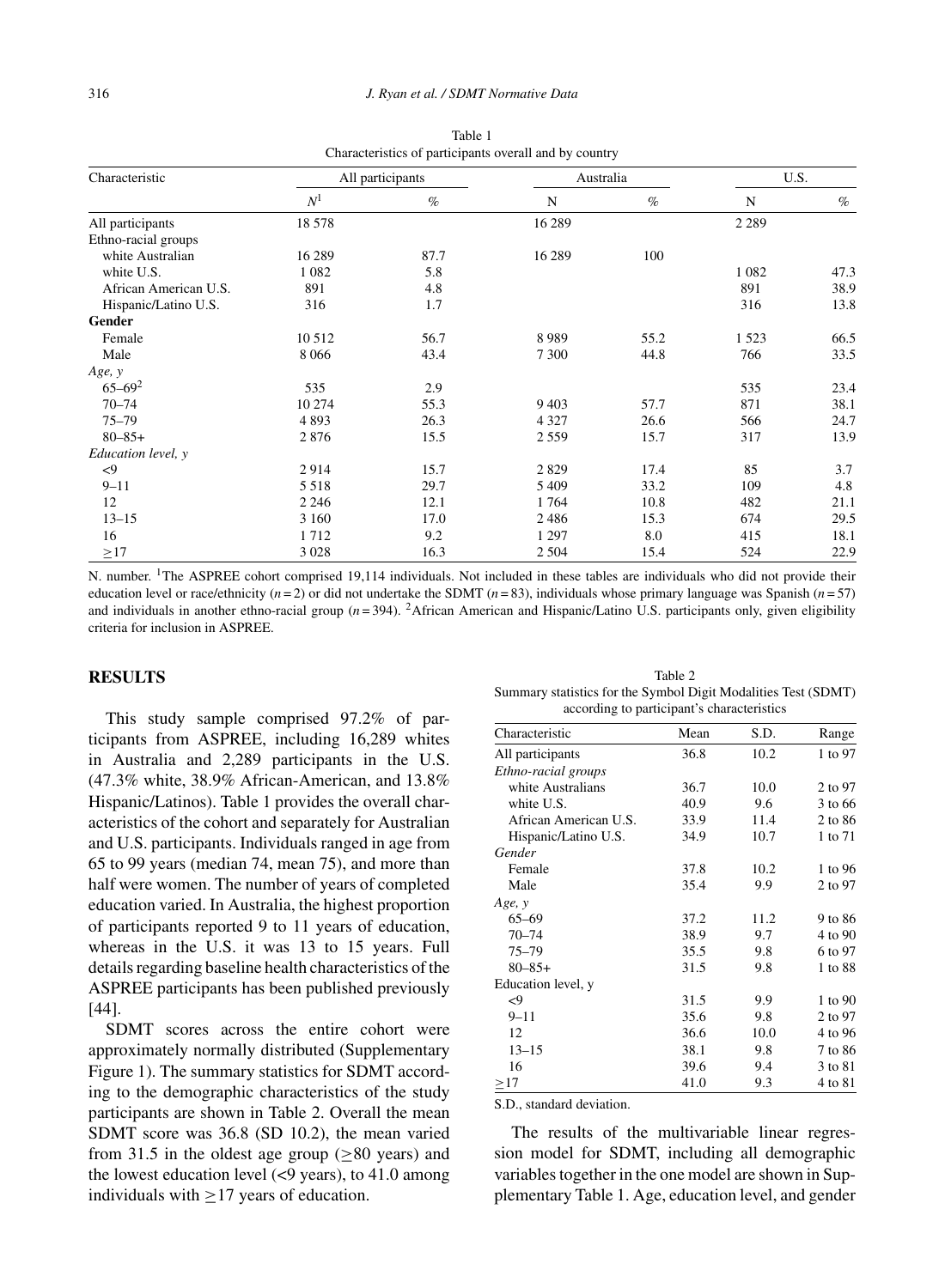Table 3 Multivariable linear regression model of the association between demographic characteristics and Symbol Digit Modalities Test scores among Australian whites (*n* = 16,289)

|                                | $\beta$ (S.E.) | p        |
|--------------------------------|----------------|----------|
| Age, y                         | $-0.65(0.02)$  | < 0.0001 |
| Male                           | Reference      |          |
| Female                         | 2.87(0.15)     | < 0.0001 |
| <i>Education Level</i> $(v)$ : |                |          |
| $\leq$ 9                       | Reference      |          |
| $9 - 11$                       | 3.56(0.21)     | < 0.0001 |
|                                | 4.95(0.28)     | < 0.0001 |
| $13 - 15$                      | 6.01(0.25)     | < 0.0001 |
| 16                             | 7.00(0.31)     | < 0.0001 |
| >17                            | 8.73 (0.25)    | < 0.0001 |

-, beta-coefficient from the multivariable linear regression model; S.E., standard error.

were associated with cognitive performance. Significant differences in SDMT performance were also observed across the four ethno-racial groups; with white U.S. participants performing significantly better than white Australians, and both minority groups with lower performance. Given the likely cultural differences across these groups that influence performance, all subsequent analysis and normative data was stratified by ethno-racial group.

Consistent across all ethno-racial groups was a highly significant association between each of increasing age and fewer years of education, and lower performance on the SDMT (Tables 3 and 4). The effect sizes for age were fairly consistent across ethno-racial groups, ranging from –0.58 for Hispanic/Latinos to –0.70 for African-Americans. U.S. whites had the smallest effect size for education level (3.81, compared to 7.09 and 7.61 for Africa-American and Hispanic/Latinos respectively).

Among white participants from Australia and U.S., women performed significantly better than men. This association was consistent, although considerably stronger for African-Americans, but no significant difference between Hispanic/Latino men and women was found.

Normative data for SDMT in Australian whites is shown in Table 5, separately for men and women across six levels of education and three age groups. Women had consistently higher mean scores than men across all sub-categories. SDMT scores increased with more years of education and the pattern was very similar regardless of the age group. Percentile tables are also presented in Supplementary Table 2.

SDMT normative data for the U.S. participants is shown in Table 6. Data are presented across gen-

Table 4

Multivariable linear regression model of the association between demographic characteristics and Symbol Digit Modalities Test scores among U.S. participants

|                                 | $\beta$ (S.E.) | P        |
|---------------------------------|----------------|----------|
| Whites $(n=1 082)$              |                |          |
| Age, y                          | $-0.60(0.06)$  | < 0.0001 |
| Male                            | Reference      |          |
| Female                          | 2.84(0.59)     | < 0.0001 |
| Education level, y              |                |          |
| <12                             | Reference      |          |
| >12                             | 3.81(0.70)     | < 0.0001 |
| African-Americans ( $n = 891$ ) |                |          |
| Age, y                          | $-0.70(0.06)$  | < 0.0001 |
| Male                            | Reference      |          |
| Female                          | 4.27(0.72)     | < 0.0001 |
| Education level, y              |                |          |
| <12                             | Reference      |          |
| >12                             | 7.09 (0.73)    | < 0.0001 |
| Hispanic/Latinos ( $n = 316$ )  |                |          |
| Age, y                          | $-0.58(0.11)$  | < 0.0001 |
| Male                            | Reference      |          |
| Female                          | 1.99(1.11)     | 0.08     |
| Education level, y              |                |          |
| <12                             | Reference      |          |
| >12                             | 7.66 (1.11)    | < 0.0001 |

-, beta-coefficient from the multivariable linear regression model; S.E., standard error.

der categories and two age and education groups, separately for white, African-American, and Hispanic/Latino participants. Women outperformed men across all of the sub-categories with the exception of Hispanic/Latinos with over 12 years of education, where men had higher mean scores. Similar to the Australian participants, mean SDMT scores were lower in the highest age group, and with  $\leq 12$  years of education. These patterns can also be seen in the percentile tables shown in Supplementary Table 3.

#### **DISCUSSION**

This study presents normative data for performance on the SDMT in a large sample of older community-dwelling individuals across four different cultural groups; separately for Australian and U.S. whites, as well as African-Americans and Hispanic/Latinos. Age, education level, and gender were all independently associated with SDMT performance, although some differences were observed across ethno-racial groups.

The SDMT is a multifactorial task that provides a valid measure of psychomotor speed, but also relies on other neuropsychological domains including attention, working memory [20, 21], and executive function [51]. Poor performance on the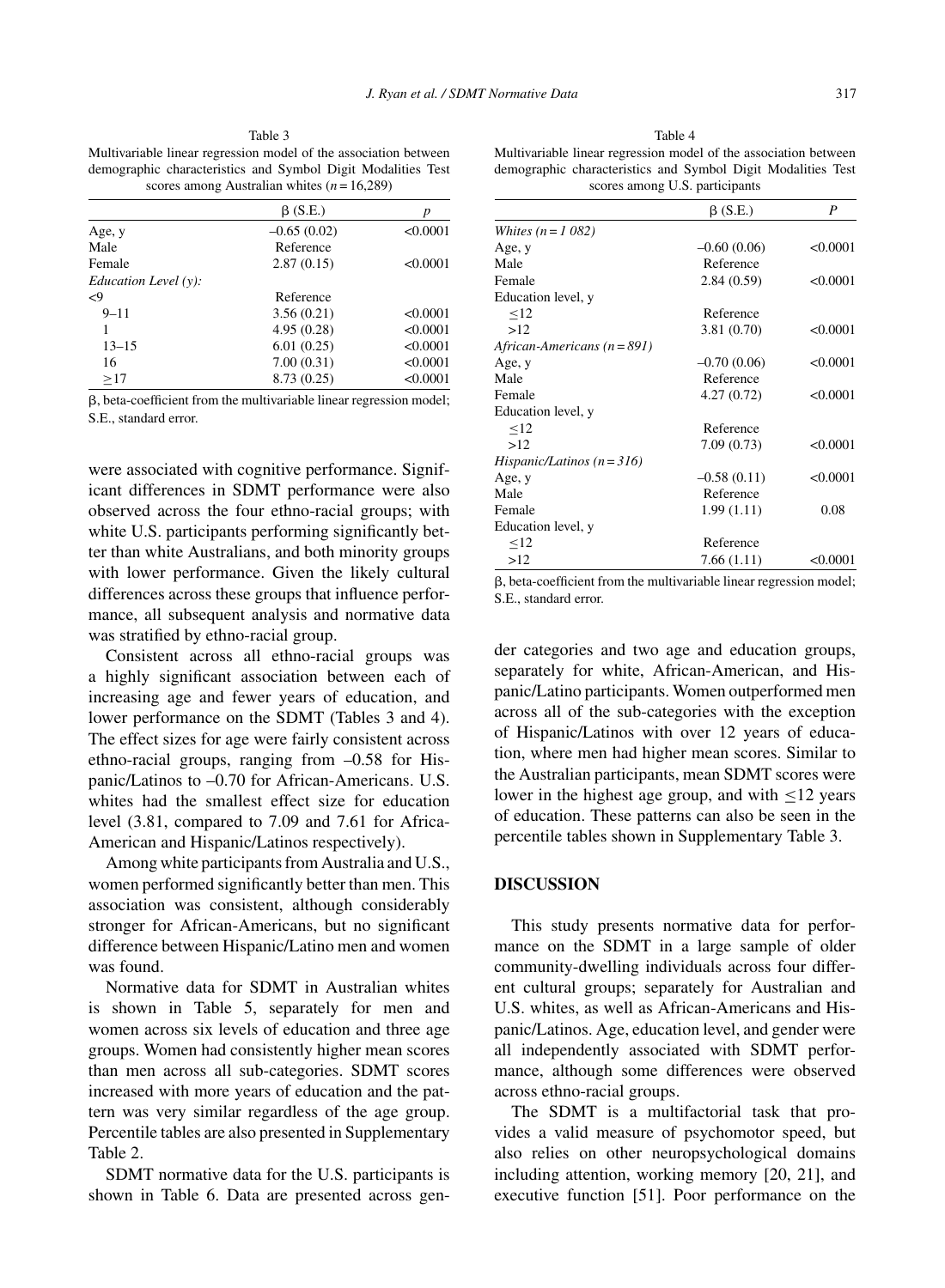|          |            |               | Age, edu   |                                                                        |                |            |             | ication, and gender specific reference values for SDMT in Australian whites $(n = 16,289)$ |                |           |                       |           |
|----------|------------|---------------|------------|------------------------------------------------------------------------|----------------|------------|-------------|--------------------------------------------------------------------------------------------|----------------|-----------|-----------------------|-----------|
|          |            | Education<9 v | Education  |                                                                        | Education 12 y |            |             | Education $13-15y$                                                                         | Education 16 y |           | Education $\geq$ 17 y |           |
| ge, y    | Male       | Female        | Male       | Female                                                                 | Male           | Female     | Male        | Female                                                                                     | Male           | Female    | Male                  | Female    |
| $+74$    | (1.9(8.8)) | 35.9 (9.5)    | 35.6 (8.9) | 39.5 (9.3)                                                             | 6.6(9.2)       | (0.9(9.4)  | 18.6 (9.0)  | 1.7(9.2)                                                                                   | 0.9(8.6)       | 1.7(8.7)  | 12.2(9.0)             | 3.0(8.7)  |
|          | $n = 664$  | $n = 774$     | $n = 1319$ | $= 1785$                                                               | $n = 443$      | $n = 558$  | $n = 670$   | $n = 780$                                                                                  | $n = 368$      | $n = 437$ | $n = 888$             | $n = 717$ |
| $62 - 5$ | 28.9 (9.0) | 32.5 (9.9)    | .2.5(9.3)  | 36.0 (9.3)                                                             | 4.5(9.2)       | 37.0 (9.8) | 85.8 (8.8)  | 36.9 (9.4)                                                                                 | 86.7 (9.2)     | 8.2 (9.4) | 39.2 (8.2)            | (0.000.1) |
|          | $n = 353$  | $n = 462$     | $n = 604$  | $n = 890$                                                              | $n = 198$      | $n = 267$  | $n = 253$   | $n = 390$                                                                                  | $n = 128$      | $n = 195$ | $n = 323$             | $n = 264$ |
|          | 4.9(7.7)   | 28.5 (9.6)    | 28.7 (8.3) | $(6.6)$ $5.13$                                                         | 1.1(8.4)       | 3.5(9.7)   | (2.2 (8.3)) | 4.6(10.0)                                                                                  | 3.5(8.4)       | 4.7 (8.3) | 4.8(8.8)              | 36.3(9.5) |
|          | $n = 238$  | $n = 338$     | $n = 287$  | $n = 524$                                                              | $n = 122$      | $n = 176$  | $n = 184$   | $n = 209$                                                                                  | $n=83$         | $n = 86$  | $n = 175$             | $n = 137$ |
|          |            |               |            | D., standard deviation; N, number; SDMT, Symbol Digit Modalities Test. |                |            |             |                                                                                            |                |           |                       |           |

Table 5

SDMT is not indicative of specific neurological conditions [23] but is highly sensitive to the presence of cognitive impairment. It is thus useful for clinical screening; however, high-quality normative data are required if the results of the test are to be used in a meaningful way.

Normative SDMT data are already available for individuals across a number of countries, including Italy, North America, Argentina, Brazil, Greece, Netherlands, Spain, France, Denmark, China, and Australia. However much of the data has been generated from small studies, commonly involving 200 individuals or less [11, 26, 31–33, 52–56], and this has prohibited the generation of demographic-specific norms. Furthermore, the studies that are available have generally focused on specific patient samples (e.g., multiple sclerosis [57–59]), or younger adults [26, 52, 56, 60, 61]. There has been a lack of large scale normative SDMT data for older individuals, and particularly that which has considered variation according to key demographic characteristics that are known to influence cognitive performance [33].

The largest prior SDMT normative data was from a nationally representative sample of 14,456 Australians aged from 15 to 100 years, which included 1,449 individuals aged 70 years or more [29]. Consistent with the findings of the current study, they reported that women performed better than men, with a very similar effect size to the current sample of white Australians ( $\beta$ : 3.09 versus 2.87). Likewise, similar negative linear associations between SDMT and age were found, as well as positive associations with education, although the latter association was not linear. While the mean SDMT scores in comparable groups appear remarkably alike, direct comparisons of the normative data across studies is difficult given that Kiely et al. were limited by their smaller sample size of older adults and thus only stratified education into two groups  $(\geq 12$  years versus <12), compared to the six groups reported here for white Australians.

The importance of generating culturally specific normative data is well recognized, as differences in knowledge, attitudes, and beliefs across countries and ethno-racial groups can influence neuropsychological test performance [62, 63], including on the SDMT [34]. The findings of our study further add to this body of literature. In epidemiological studies of cognitive ageing using mixed samples (multiple countries and/or ethno-racial groups), careful consideration should thus be given as to whether it is more appropriate to stratify all analyses. Acknowledging the need for normative data for U.S. ethnic minorities,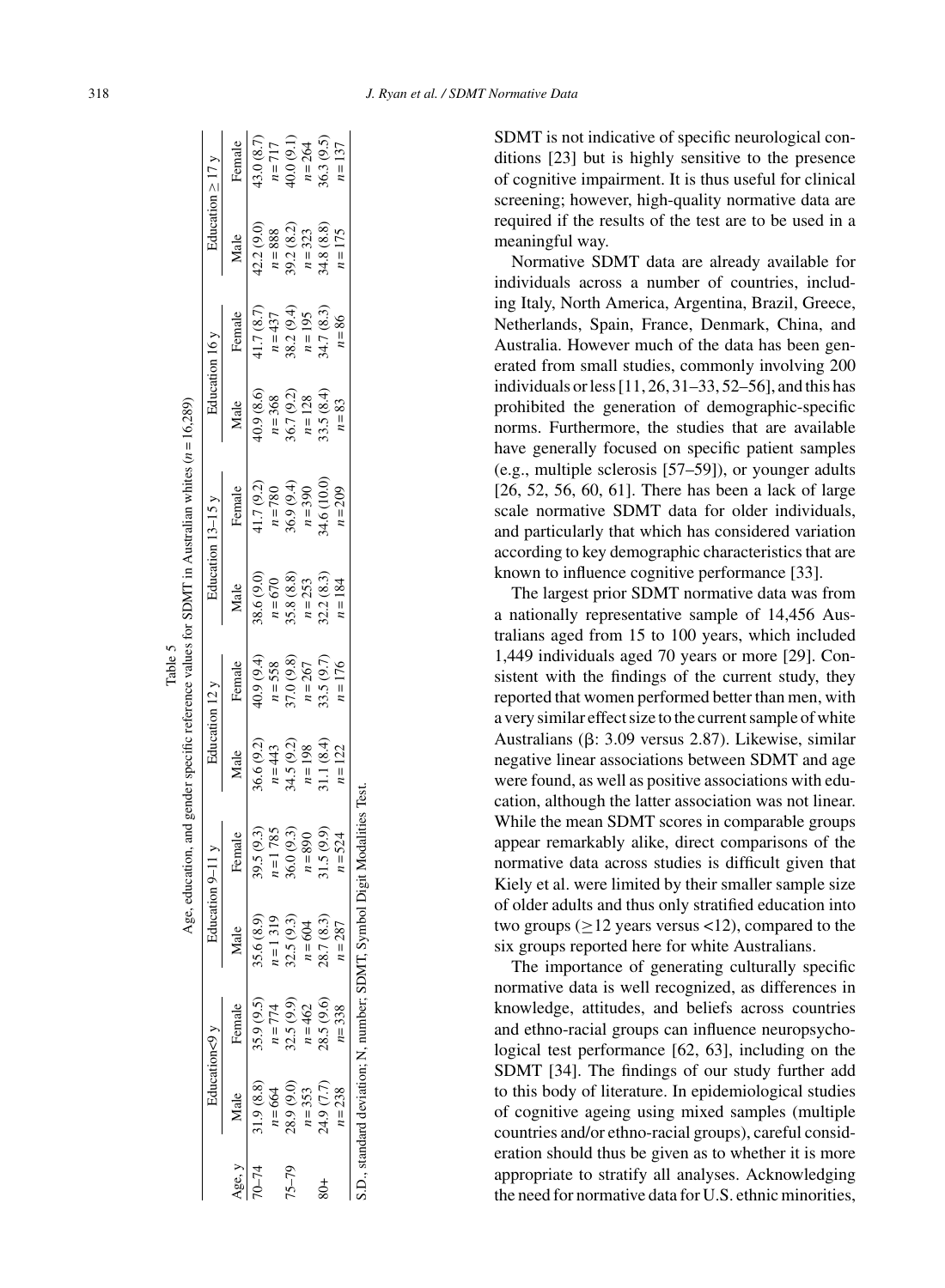|                       |                          | $U = 3191$               |                       |                         |  |
|-----------------------|--------------------------|--------------------------|-----------------------|-------------------------|--|
|                       |                          | Education $0-12$ y       | Education > $12 y$    |                         |  |
|                       | Male                     | Female                   | Male                  | Female                  |  |
| U.S. White            |                          |                          |                       |                         |  |
| $70 - 74$             | 38.7 (8.0), $n = 28$     | 41.0 (8.9), $n = 56$     | 42.6 (8.6), $n = 131$ | 44.8 (8.6), $n = 271$   |  |
| $75 - 85 +$           | $31.4(8.7)$ , $n=30$     | $37.5(9.5)$ , $n = 88$   | 37.8 (9.8), $n = 155$ | 40.5 (9.4), $n = 323$   |  |
| U.S. African American |                          |                          |                       |                         |  |
| 65-69                 | $27.6(9.3)$ , $n = 54$   | 34.3 (10.8), $n = 64$    | $36.7(11.4), n=100$   | 41.1 (10.6), $n = 182$  |  |
| $70 - 85 +$           | 25.2 (9.3), $n = 60$     | 27.6 (10.9), $n = 105$   | $31.7(9.5)$ , $n=87$  | 34.5 (10.4), $n = 239$  |  |
| U.S. Hispanic/Latino  |                          |                          |                       |                         |  |
| $65 - 69$             | $31.9(9.5)$ , $n=28$     | 35.1 $(10.3)$ , $n = 47$ | 40.9 (8.9), $n = 23$  | 43.5 $(7.9)$ , $n = 37$ |  |
| $70 - 85 +$           | 29.4 $(10.0)$ , $n = 37$ | $31.2(10.6)$ , $n = 79$  | $37.6(7.2)$ , $n=33$  | $36.2(10.9)$ , $n = 32$ |  |

Table 6 Age, education, and gender specific reference values for SDMT in U.S. whites (*n* = 1,082), African Americans (*n* = 891) and Hispanic/Latinos  $(n - 316)$ 

S.D., standard deviation; N, number; SDMT, Symbol Digit Modalities Test.

Gonzalez et al. conducted a nationally representative sample of 2,670 African Americans, 1,297 Caribbean Blacks, and 570 non-Latino Whites in the U.S. [36]. The mean age of participants was 42 years, and only 520 were over 65 years. They found that performance on a modified version of the SDMT was associated with age, education, and gender, with relatively consistent associations across the three ethnic groups. Another study of 3,977 healthy adults from 11 Latin American Spanish speaking countries reported country-specific norms according to age and education level. Gender-specific data was not provided given it was not strongly predictive of SDMT performance in most of the 11 countries [64]. Interestingly, this aligns with findings from the current study, where gender was not associated with SDMT performance in Hispanic/Latinos, but was in the other ethno-racial groups. The exact reason for this is unclear, but could be due to socio-cultural factors.

Other studies have reported mixed findings in terms of possible gender differences in SDMT performance [26, 29, 33, 36], which may be influenced by the age of the participants. A study of white adults across a wide age range found gender differences in the 20–24 years and 40–44 years age groups, but not in the 2,551 individuals in the oldest age group (60–64 years) [32]. In contrast, a study of 324 Mandarin speaking adults in China found that gender was associated with SDMT performance among the oldest age group (mean age of 69 years), but not in the younger age groups (mean age of 36 and 53 years). It may also be that the effects of gender are smaller than those of other demographic factors [64, 65], and thus only observed in studies that are sufficiently large [29, 53, 60]. Indeed, in this study the effect size for gender was considerably smaller than that for education level.

Age is thought to be an important factor influencing performance on the SDMT [58], but only once individuals reach a certain age in later adulthood. The prior community studies that have focused specifically on older individuals, including 1780 French aged 70 years and over [53]; 354 Spanish aged 50–90 [66]; and 151 Danish aged 64–83 [54], have reported significant negative associations between age and SDMT scores. This aligns with the findings of the current study, which were consistent across ethnoracial groups. In contrast, studies of younger adults have generally failed to find an association between age and test performance [26, 32, 56, 67]. This supports the notion that decline in psychomotor speed may only start to occur in later adulthood, driven by changes in brain structure and function in later life Kerchner et al. [4, 68].

Education has consistently been shown to influence performance on a number of neuropsychological tests and most previous studies do indeed support an effect of education on SDMT performance [29, 30, 33, 36, 52, 53, 64–66, 69, 70]. Despite this, not all studies have reported normative data according to educational attainment [26, 32, 54]. Education level is often used as a marker of cognitive reserve, which is the ability to tolerate age-related changes in the brain without developing clinical symptoms [71]. Individuals with lower education may not have had the same level of experiences, and thus not the same opportunities to acquire specific abilities which may contribute to poorer performance on the SDMT. Education level may also be a proxy measure of other socioeconomic factors that could impact brain development and functioning, for example poverty and early-life nutrition, and exposure to smoking and alcohol *in utero*. Higher-educated individuals generally perform better on a range of cognitive tests,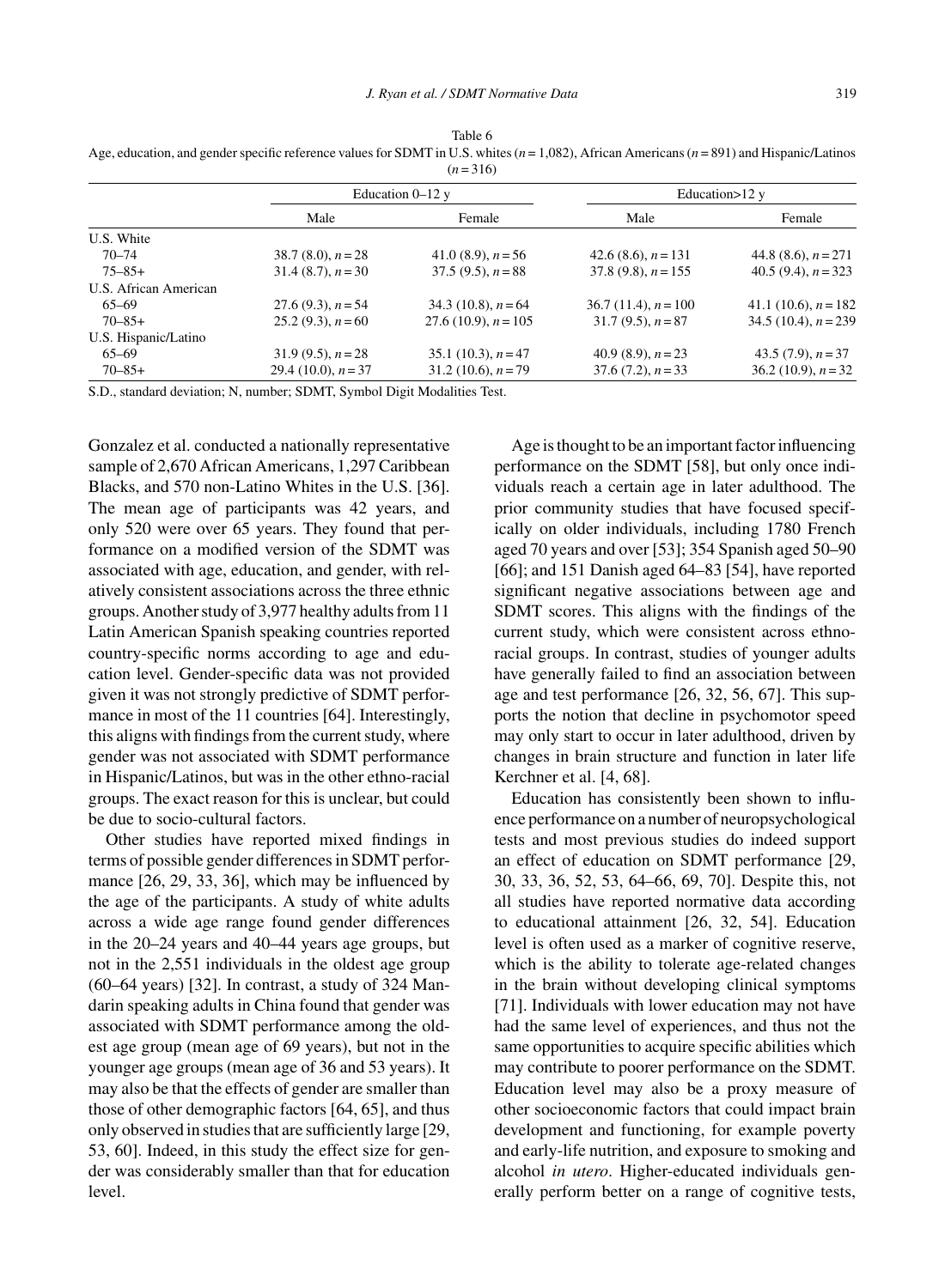which may reflect a rich environment or better intellectual functioning [72, 73]. The potential for bias in the cognitive assessments and the specific culture in which they have been developed [38, 74], must also be recognized as a potential explanation for the findings.

Differences in the recruitment procedure between Australia (through general practitioners) and the U.S. (through clinical-based mailing lists, electronic medical screening and media advertisements) is unlikely to be the sole explanation for the differences in education level between older white participants in the two countries [45]. Indeed, differences in education level for older individuals of this generation has been reported previously [75].

#### *Limitations and strengths*

Some features of the ASPREE sample will limit the generalizability of this normative data. Under representation of other ethnic/racial groups within Australia (including indigenous persons and Asians), meant that normative data could not be generated for these peoples. Recruitment to the ASPREE trial required individuals to be relatively healthy, without cardiovascular disease or other major health conditions likely to limit survival to less than five years. Participants were without a diagnosis of dementia at recruitment, and with a modified Mini-Mental State Examination score above 77, meaning those with severe cognitive impairments were not included. However, performance on other cognitive tests was not part of the inclusion criteria, and it is therefore possible that there is an admixture of mild cognitive disorders among the participants [76]. Additional limitations include the number of different staff at different sites administering the assessment. To counter for this, staff underwent extensive initial training, including accreditation by a neuropsychologist, and were monitored for quality control and retrained on an annual basis. Finally, if there were individuals with severe visual impairment in the population, this would have had a negative impact on their performance on the SDMT, and this has not been considered in the analysis.

The inclusion of different ethno-racial groups combined with standardized test application in a large sample is a strength of this study. By presenting data according to gender, as well as age and education groups, this provides a broader representation of the older population and will permit clinicians to use appropriate reference standards that align with the

demographic characteristics of their patients. Indeed, this study provides SDMT normative data from the largest study of older white Australians, white U.S., African-American and Hispanic/Latinos.

#### *Conclusion*

The SDMT is a relatively quick test that is easy to administer and score, and provides a useful measure of psychomotor speed across different participant groups, including clinical samples. This study conducted in the largest older population to date, shows that gender, age, and education level are all independent factors that influence performance on the SDMT, but the strength of associations varies across ethno-racial groups. The current study provides an important contribution to the field and will facilitate further application of the SDMT in the clinical and research setting. By providing normative data for the SDMT according to key demographic characteristics and separately for several ethno-racial groups, this will provide a useful resource to screen for older individuals with low or atypical cognitive function. These findings highlight the importance of using appropriate normative data which are relevant to the population being examined. It also emphasizes the importance of adjusting for these socio-demographic factors in epidemiological studies focused on cognitive aging.

#### **ACKNOWLEDGMENTS**

A. G. Bayer provided aspirin and matching placebo. The authors acknowledge the dedicated and skilled staff in Australia and the Unites States for the conduct of the trial. The authors also are most grateful to the ASPREE participants, who so willingly volunteered for this study, and the general practitioners and medical clinics who support the participants in the ASPREE study. Trial Registration: International Standard Randomized Controlled Trial Number Register (ISRCTN83772183) and clinicaltrials.gov (NCT01038583).

This work was supported by the National Institute on Aging and the National Cancer Institute at the National Institutes of Health [grant number U01AG029824]; the National Health and Medical Research Council (NHMRC) of Australia [grant numbers 334047 and 1127060]; Monash University (Australia); the Victorian Cancer Agency (Australia). JR is funded by a NHMRC Dementia Research Leader Fellowship [APP1135727] and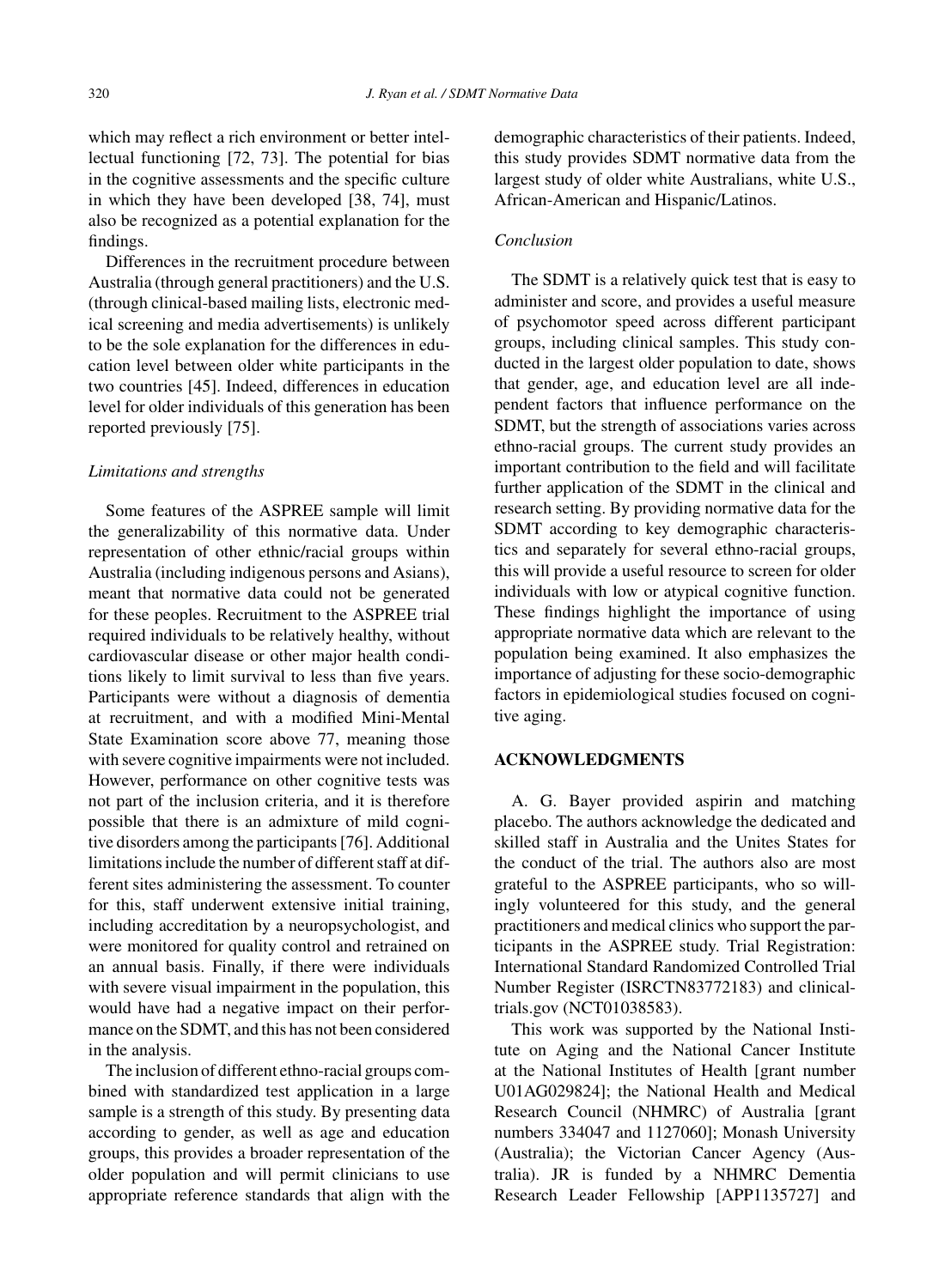CMR by a NHMRC Principal Research Fellowship [APP1136372].

# **CONFLICT OF INTEREST**

The authors have no conflict of interest to report.

# **SUPPLEMENTARY MATERIAL**

The supplementary material is available in the electronic version of this article: [https://dx.doi.org/](https://dx.doi.org/10.3233/ADR-200194) 10.3233/ADR-200194.

#### **REFERENCES**

- [1] Ebaid D, Crewther SG, MacCalman K, Brown A, Crewther DP (2017) Cognitive Processing speed across the lifespan: Beyond the influence of motor speed. *Front Aging Neurosci* **9**, 62.
- [2] Birren JE, Fisher LM (1995) Aging and speed of behavior: Possible consequences for psychological functioning. *Annu Rev Psychol* **46**, 329-353.
- [3] Magistro D, Takeuchi H, Nejad KK, Taki Y, Sekiguchi A, Nouchi R, Kotozaki Y, Nakagawa S, Miyauchi CM, Iizuka K, Yokoyama R, Shinada T, Yamamoto Y, Hanawa S, Araki T, Hashizume H, Sassa Y, Kawashima R (2015) The relationship between processing speed and regional white matter volume in healthy young people. *PLoS One* **10**, e0136386.
- [4] Kerchner GA, Racine CA, Hale S, Wilheim R, Laluz V, Miller BL, Kramer JH (2012) Cognitive processing speed in older adults: Relationship with white matter integrity. *PLoS One* **7**, e50425.
- [5] Cerella J, Hale S (1994) The rise and fall in informationprocessing rates over the life span. *Acta Psychol (Amst)* **86**, 109-197.
- [6] Jenkins L, Myerson J, Joerding JA, Hale S (2000) Converging evidence that visuospatial cognition is more age-sensitive than verbal cognition. *Psychol Aging* **15**, 157- 175.
- [7] Edwards JD, Bart E, O'Connor ML, Cissell G (2010) Ten years down the road: Predictors of driving cessation. *Gerontologist* **50**, 393-399.
- [8] Benedict RH, DeLuca J, Phillips G, LaRocca N, Hudson LD, Rudick R (2017) Validity of the Symbol Digit Modalities Test as a cognition performance outcome measure for multiple sclerosis. *Mult Scler* **23**, 721-733.
- [9] Duke Han S, Nguyen CP, Stricker NH, Nation DA (2017) Detectable neuropsychological differences in early preclinical Alzheimer's disease: A meta-analysis. *Neuropsychol Rev* **27**, 305-325.
- [10] Dymowski AR, Owens JA, Ponsford JL, Willmott C (2015) Speed of processing and strategic control of attention after traumatic brain injury. *J Clin Exp Neuropsychol* **37**, 1024- 1035.
- [11] Konstantopoulos K, Vogazianos P, Doskas T (2016) Normative data of the Montreal Cognitive Assessment in the Greek population and parkinsonian dementia. *Arch Clin Neuropsychol* **31**, 246-253.
- [12] Kuate-Tegueu C, Avila-Funes JA, Simo N, Le Goff M, Amieva H, Dartigues JF, Tabue-Teguo M (2017) Associ-

ation of gait speed, psychomotor speed, and dementia. *J Alzheimers Dis* **60**, 585-592.

- [13] Maroof DA, Gross AL, Brandt J (2011) Modeling longitudinal change in motor and cognitive processing speed in presymptomatic Huntington's disease. *J Clin Exp Neuropsychol* **33**, 901-909.
- [14] Su CY, Wuang YP, Lin YH, Su JH (2015) The role of processing speed in post-stroke cognitive dysfunction. *Arch Clin Neuropsychol* **30**, 148-160.
- [15] Jacobs HI, Leritz EC, Williams VJ, Van Boxtel MP, van der Elst W, Jolles J, Verhey FR, McGlinchey RE, Milberg WP, Salat DH (2013) Association between white matter microstructure, executive functions, and processing speed in older adults: The impact of vascular health. *Hum Brain Mapp* **34**, 77-95.
- [16] Jokinen H, Ryberg C, Kalska H, Ylikoski R, Rostrup E, Stegmann MB, Waldemar G, Madureira S, Ferro JM, van Straaten EC, Scheltens P, Barkhof F, Fazekas F, Schmidt R, Carlucci G, Pantoni L, Inzitari D, Erkinjuntti T (2007) Corpus callosum atrophy is associated with mental slowing and executive deficits in subjects with age-related white matter hyperintensities: The LADIS Study. *J Neurol Neurosurg Psychiatry* **78**, 491-496.
- [17] Lu PH, Lee GJ, Tishler TA, Meghpara M, Thompson PM, Bartzokis G (2013) Myelin breakdown mediates age-related slowing in cognitive processing speed in healthy elderly men. *Brain Cogn* **81**, 131-138.
- [18] Smith A (1968) The Symbol-Digit Modalities Test: A neuropsychologic test of learning and other cerebral disorders. In *Learning Disorders, Special Child Publications*, Helmuth J, ed., Seattle, pp. 83-91.
- [19] Smith A (1982) *Symbol Digits Modalities Test*, Western Psychological Services, Los Angeles.
- [20] Lezak M, Howieson D, Loring D (2004) *Neuropsychological Assessment*, Oxford University Press, New York.
- [21] Schear JM, Sato SD (1989) Effects of visual acuity and visual motor speed and dexterity on cognitive test performance. *Arch Clin Neuropsychol* **4**, 25-32.
- [22] Hinton-Bayre A, Geffen G (2005) Comparability, reliability, and practice effects on alternate forms of the Digit Symbol Substitution and Symbol Digit Modalities tests. *Psychol Assess* **17**, 237-241.
- [23] Strauss E, Sherman EM, Spreen O (2006) *A compendium of neuropsychological tests: Administration, norms, and commentary*, Oxford University Press, USA.
- [24] Elahipanah A, Christensen BK, Reingold EM (2011) What can eye movements tell us about Symbol Digit substitution by patients with schizophrenia? *Schizophr Res* **127**, 137- 143.
- [25] Langdon DW, Amato MP, Boringa J, Brochet B, Foley F, Fredrikson S, Hamalainen P, Hartung HP, Krupp L, Penner IK, Reder AT, Benedict RH (2012) Recommendations for a Brief International Cognitive Assessment for Multiple Sclerosis (BICAMS). *Mult Scler* **18**, 891-898.
- [26] Sheridan LK, Fitzgerald HE, Adams KM, Nigg JT, Martel MM, Puttler LI, Wong MM, Zucker RA (2006) Normative Symbol Digit Modalities Test performance in a communitybased sample. *Arch Clin Neuropsychol* **21**, 23-28.
- [27] Waldron-Perrine B, Kisser JE, Brody A, Haacke EM, Dawood R, Millis S, Levy P (2018) MRI and neuropsychological correlates in African Americans with hypertension and left ventricular hypertrophy. *Am J Hypertens* **31**, 865- 868.
- [28] Cherbuin N, Sachdev P, Anstey KJ (2010) Neuropsychological predictors of transition from healthy cognitive aging to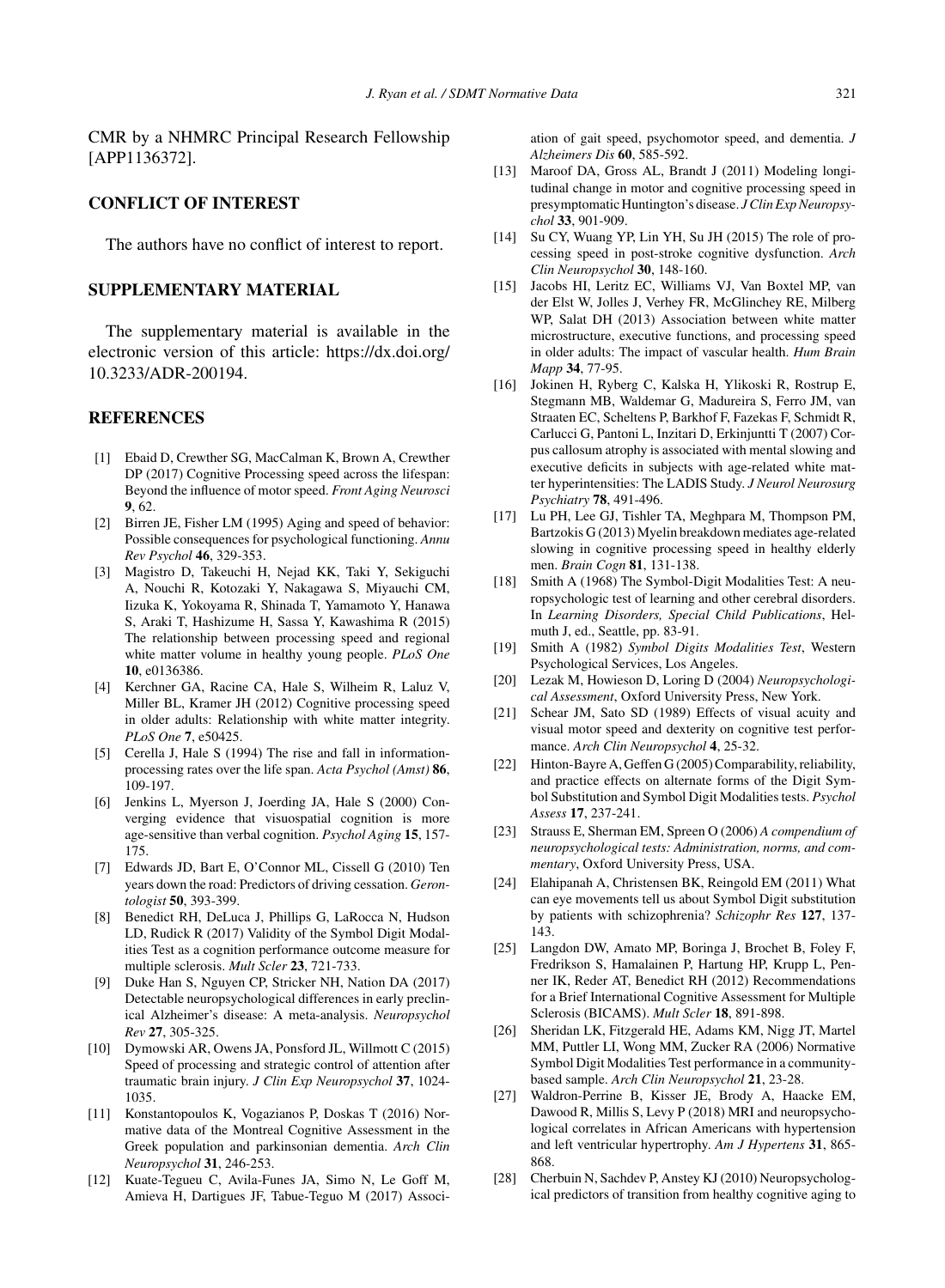mild cognitive impairment: The PATH through life study. *Am J Geriatr Psychiatry* **18**, 723-733.

- [29] Kiely KM, Butterworth P, Watson N, Wooden M (2014) The Symbol Digit Modalities Test: Normative data from a large nationally representative sample of Australians. *Arch Clin Neuropsychol* **29**, 767-775.
- [30] Nocentini U, Giordano A, Di Vincenzo S, Panella M, Pasqualetti P (2006) The Symbol Digit Modalities Test - Oral version: Italian normative data. *Funct Neurol* **21**, 93-96.
- [31] Hsieh SL, Tori CD (2007) Normative data on cross-cultural neuropsychological tests obtained from Mandarin-speaking adults across the life span. *Arch Clin Neuropsychol* **22**, 283- 296.
- [32] Jorm AF, Anstey KJ, Christensen H, Rodgers B (2004) Gender differences in cognitive abilities: The mediating role of health state and health habits. *Intelligence* **32**, 7-23.
- [33] Vanotti S, Cores EV, Eizaguirre B, Angeles M, Rey R, Villa A, Caceres F (2015) Normatization of the symbol digit modalities test-oral version in a Latin American country. *Appl Neuropsychol Adult* **22**, 46-53.
- [34] Agranovich AV, Panter AT, Puente AE, Touradji P (2011) The culture of time in neuropsychological assessment: Exploring the effects of culture-specific time attitudes on timed test performance in Russian and American samples. *J Int Neuropsychol Soc* **17**, 692-701.
- [35] Cores EV, Vanotti S, Eizaguirre B, Fiorentini L, Garcea O, Benedict RH, Cáceres F (2015) The effect of culture on two information-processing speed tests. *Appl Neuropsychol Adult* **22**, 241-245.
- [36] Gonzalez HM, Whitfield KE, West BT, Williams DR, Lichtenberg PA, Jackson JS (2007) Modified-Symbol Digit Modalities Test for African Americans, Caribbean Black Americans, and non-Latino Whites: Nationally representative normative data from the National Survey of American Life. *Arch Clin Neuropsychol* **22**, 605-613.
- [37] Era P, Berg S, Schroll M (1995) Psychomotor speed and physical activity in 75-year-old residents in three Nordic localities. *Aging Clin Exp Res* **7**, 195-204.
- [38] Fernández AL, Abe J (2018) Bias in cross-cultural neuropsychological testing: Problems and possible solutions. *Culture Brain* **6**, 1-35.
- [39] Fernández AL, Marcopulos BA (2008) A comparison of normative data for the Trail Making Test from several countries: Equivalence of norms and considerations for interpretation. *Scand J Psychol* **49**, 239-246.
- [40] Ojeda N, Aretouli E, Peña J, Schretlen DJ (2016) Age differences in cognitive performance: A study of cultural differences in historical context. *J Neuropsychol* **10**, 104- 115.
- [41] Kontis V, Bennett JE, Mathers CD, Li G, Foreman K, Ezzati M (2017) Future life expectancy in 35 industrialised countries: Projections with a Bayesian model ensemble. *Lancet* **389**, 1323-1335.
- [42] McNeil JJ, Woods RL, Nelson MR, Reid CM, Kirpach B, Wolfe R, Storey E, Shah RC, Lockery JE, Tonkin AM, Newman AB, Williamson JD, Margolis KL, Ernst ME, Abhayaratna WP, Stocks N, Fitzgerald SM, Orchard SG, Trevaks RE, Beilin LJ, Donnan GA, Gibbs P, Johnston CI, Ryan J, Radziszewska B, Grimm R, Murray AM (2018) Effect of aspirin on disability-free survival in the healthy elderly. *N Engl J Med* **379**, 1499-1508.
- [43] ASPREE IG (2013) Study design of ASPirin in Reducing Events in the Elderly (ASPREE): A randomized, controlled trial. *Contemp Clin Trials* **36**, 555-564.
- [44] McNeil JJ, Woods RL, Nelson MR, Murray AM, Reid CM, Kirpach B, Storey E, Shah RC, Wolfe RS, Tonkin AM, Newman AB, Williamson JD, Lockery JE, Margolis KL, Ernst ME, Abhayaratna WP, Stocks N, Fitzgerald SM, Trevaks RE, Orchard SG, Beilin LJ, Donnan GA, Gibbs P, Johnston CI, Grimm RH; ASPREE Investigator Group (2017) Baseline characteristics of participants in the ASPREE (ASPirin in Reducing Events in the Elderly) study. *J Gerontol A Biol Sci Med Sci* **72**, 1586-1593.
- [45] Lockery JE, Collyer TA, Abhayaratna WP, Fitzgerald SM, McNeil JJ, Nelson MR, Orchard SG, Reid C, Stocks NP, Trevaks RE, Woods R (2019) Recruiting general practice patients for large clinical trials: Lessons from the Aspirin in Reducing Events in the Elderly (ASPREE) study. *Med J Aust* **210**, 168-173.
- [46] Hyattsville M, National Center for Health Statistics, with special feature on socioeconomic status and health,Health, [http://www.cdc.gov/nchs/data/hus/hus11.pdf#024,](http://www.cdc.gov/nchs/data/hus/hus11.pdf#024) Accessed 16 May 2020.
- [47] Ryan J, Woods RL, Britt C, Murray AM, Shah RC, Reid CM, Kirpach B, Wolfe RS, Nelson MR, Lockery JE, Orchard SG, Trevaks RE, McNeil JJ, Storey E (2019) Normative performance of healthy older individuals on the Modified Mini-Mental State (3MS) examination according to ethno-racial group, gender, age, and education level. *Clin Neuropsychol* **33**, 779-797.
- [48] Hinton-Bayre AD, Geffen G, McFarland K (1997) Mild head injury and speed of information processing: A prospective study of professional rugby league players. *J Clin Exp Neuropsychol* **19**, 275-289.
- [49] Hinton-Bayre AD, Geffen G, McFarland K (2005) Comparability, reliability, and practice effects on alternate forms of the Digit Symbol Substitution and Symbol Digit Modalities Tests. *Psychol Assess* **17**, 237-241.
- [50] Amodio P, Wenin H, Del Piccolo F, Mapelli D, Montagnese S, Pellegrini A, Musto C, Gatta A, Umilta C (2002) Variability of trail making test, symbol digit test and line trait test in normal people. A normative study taking into account age-dependent decline and sociobiological variables. *Aging Clin Exp Res* **14**, 117-131.
- [51] Llinas-Regla J, Vilalta-Franch J, Lopez-Pousa S, Calvo-Perxas L, Torrents Rodas D, Garre-Olmo J (2017) The Trail Making Test. *Assessment* **24**, 183-196.
- [52] Goretti B, Niccolai C, Hakiki B, Sturchio A, Falautano M, Minacapelli E, Martinelli V, Incerti C, Nocentini U, Murgia M, Fenu G, Cocco E, Marrosu MG, Garofalo E, Ambra FI, Maddestra M, Consalvo M, Viterbo RG, Trojano M, Losignore NA, Zimatore GB, Pietrolongo E, Lugaresi A, Langdon D, Portaccio E, Amato MP (2014) The Brief International Cognitive Assessment for Multiple Sclerosis (BICAMS): Normative values with gender, age and education corrections in the Italian population. *BMC Neurol* **14**, 171.
- [53] Lechevallier-Michel N, Fabrigoule C, Lafont S, Letenneur L, Dartigues JF (2004) [Normative data for the MMSE, the Benton visual retention test, the Isaacs's set test, the digit symbol substitution test and the Zazzo's cancellation task in subjects over the age 70: Results from the PAQUID Study]. *Rev Neurol (Paris)* **160**, 1059-1070.
- [54] Nielsen H, Lolk A, Kragh-Sorensen P (1995) Normative data for eight neuropsychological tests, gathered from a random sample of Danes aged 64–83. *Nordisk Psykologi* **47**, 241-255.
- [55] Spedo CT, Frndak SE, Marques VD, Foss MP, Pereira DA, Carvalho Lde F, Guerreiro CT, Conde RM, Fusco T, Pereira